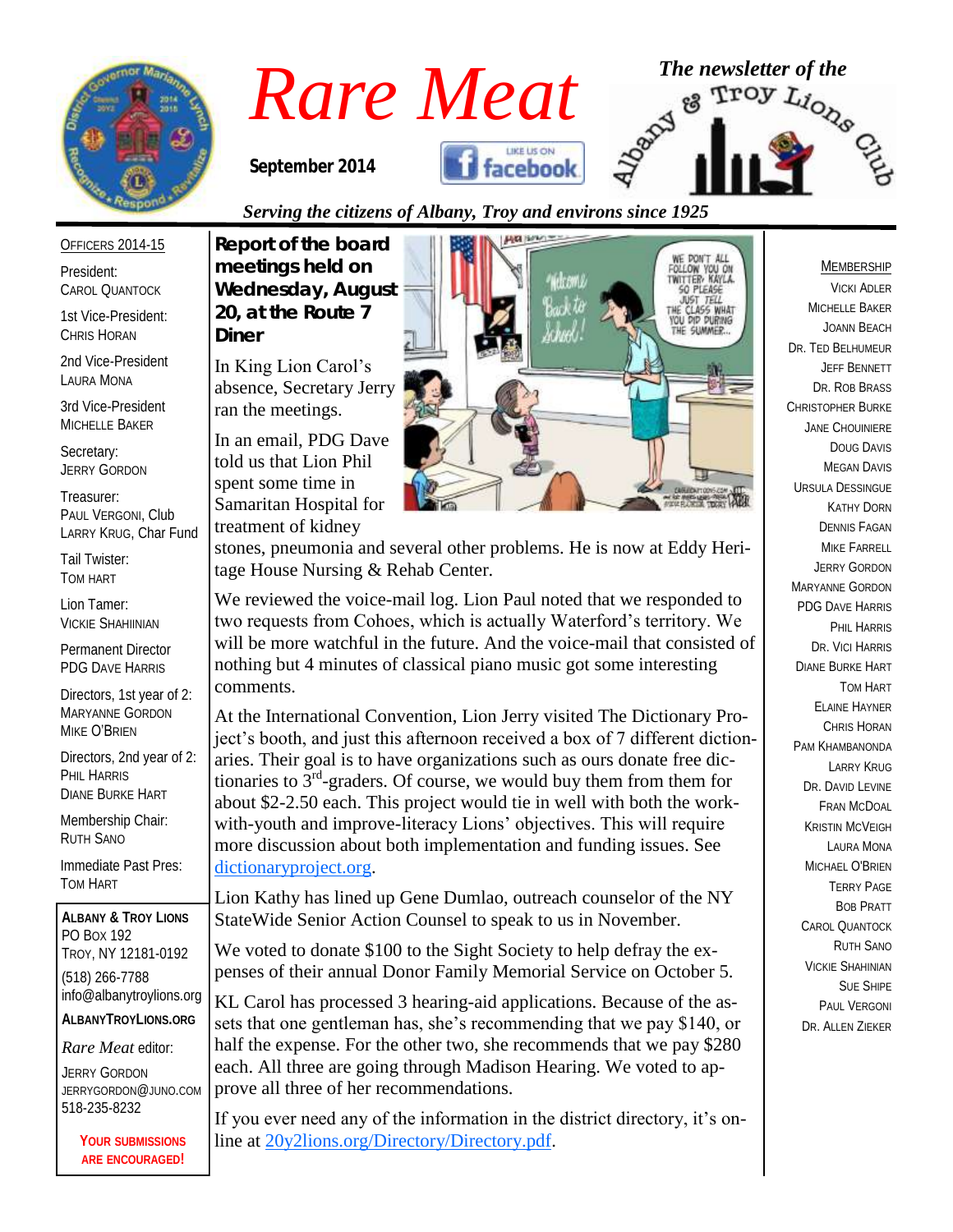*Our next meeting ...*

Our first general meeting of LY14-15 is on September 3 at the Red Front. Our speaker will be ophthalmologist Dr. Mabel Cheng; I'm sure she'll give an eye-opening presentation. We try to start the meetings at 6:00 PM, so it would be a good idea to get there by 5:45 so you can get your dinner order in and socialize for a few minutes before the bell rings.



# $\mathsf B$  ring a potential member to a meeting



Our next **BLOOD DRIVE** will be **Monday, September 29, from 1-6 PM** at the **East Greenbush Community Library.** We need volunteers:

- To work at the registration desk and the canteen at the drive,
- ◆ And to donate blood.

If you can do either or both of these, please sign up with KL Carol at **cquantoc@nycap.rr.com** or **664-3901**.

*Future blood drives: Schedule TBD.*

### *KidSight*

Kathryn always appreciates our help on KidSight screenings, but alas, I didn't get her September schedule in time to include it. (I must accept a big chunk of the blame for waiting too long before I asked for it.) When I get it, I'll send it out separately. Stay tuned...

### *Buying on line…*

If you're planning on making a purchase at amazon.com, do it from **SMILE.AMAZON.COM** instead. You can specify Lions Clubs International Foundation (LCIF) as your charity of choice, and they'll get 0.5% of your purchase price.

### *On a personal note …*

PDG Dave reports: "Lion Brother Phil was released home from Eddy Heritage House on Saturday but unfortunately was re-admitted to Samaritan Hospital on Sunday morning with a persistent high temperature and fever. He is undergoing more testing to find the source which the doctors think might be a kidney infection. He remains there for now." Our best wishes go to Lion Phil for a speedy recovery.

Maryanne & Jerry were delighted to have one of their Israeli granddaughters visiting for 3 weeks. She just graduated from high school, and upon her return, she'll be starting her compulsory army service. She greatly prefers hiking through shopping malls to hiking through the Negev, but she'll adjust … eventually.

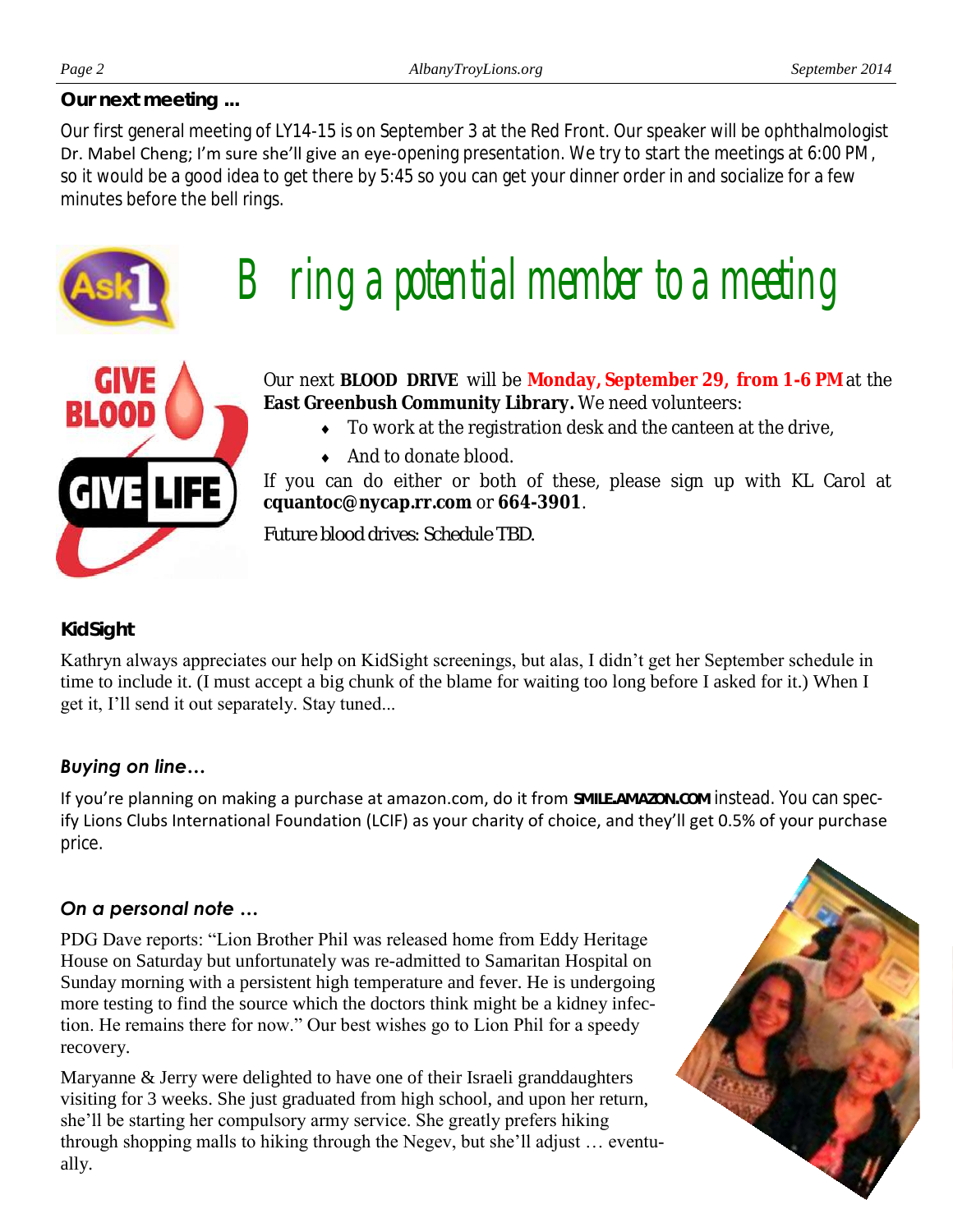#### *CEO*

Lion Terry Page (with two of her neighbors), King Lion Carol and Lion Jerry helped the Commission on Economic Opportunity by packing and distributing backpacks that were donated to 600 elementary-schoolers. KL Carol is investigating whether there are other opportunities for us to be of service.

*Happy Birthday!*

Happy **September** birthday to only one A&T Lion:

10th - Vicki Adler



## *Happy Anniversary!*

Happy Lions Anniversary to these **September** inductees:

Sue Shipe - 1 year with us, + 20 years with Guilderland and Saratoga Ted Belhumeur - 5 years Ruth Sano - 18 years Kristin McVeigh - 24 years

| September 2014 |                                    |                         |                                                           |                                |                                          |                                                |
|----------------|------------------------------------|-------------------------|-----------------------------------------------------------|--------------------------------|------------------------------------------|------------------------------------------------|
| Sunday         | Monday                             | Tuesday                 | Wednesday                                                 | Thursday                       | Friday                                   | Saturday                                       |
| <b>IONS</b>    | Labor Day                          | $\overline{\mathbf{2}}$ | 3<br>6pm: Meeting<br>at Red Front.<br>See p 2             | 4                              | 5                                        | 6<br>Cabinet<br>meeting. See<br>p <sub>4</sub> |
| 7              | 8                                  | 9                       | 10                                                        | $\overline{11}$<br>Patriot Day | 12                                       | 13                                             |
| 14             | 15                                 | 16                      | 17<br>6pm: Board<br>meeting at<br><b>Rte 7 Diner</b>      | 18                             | 19                                       | 20                                             |
| 21             | 22                                 | 23                      | 24<br>Rosh Hashana<br>starts at<br>sundown                | 25                             | 26<br>Rosh Hashana<br>ends at<br>sundown | 27                                             |
| 28             | 29<br>1-6pm: Blood<br>drive. See p | 30                      | Oct 1<br>6pm: Meeting<br>at Red Front.<br><b>DG visit</b> |                                |                                          |                                                |

**For other happenings around the district, see 20Y2Lions.org** 

Visit your club's web site: **ALBANYTROYLIONS.ORG**, your district web site: **20Y2LIONS.ORG**, and International's web site: **LIONSCLUBS.ORG**.